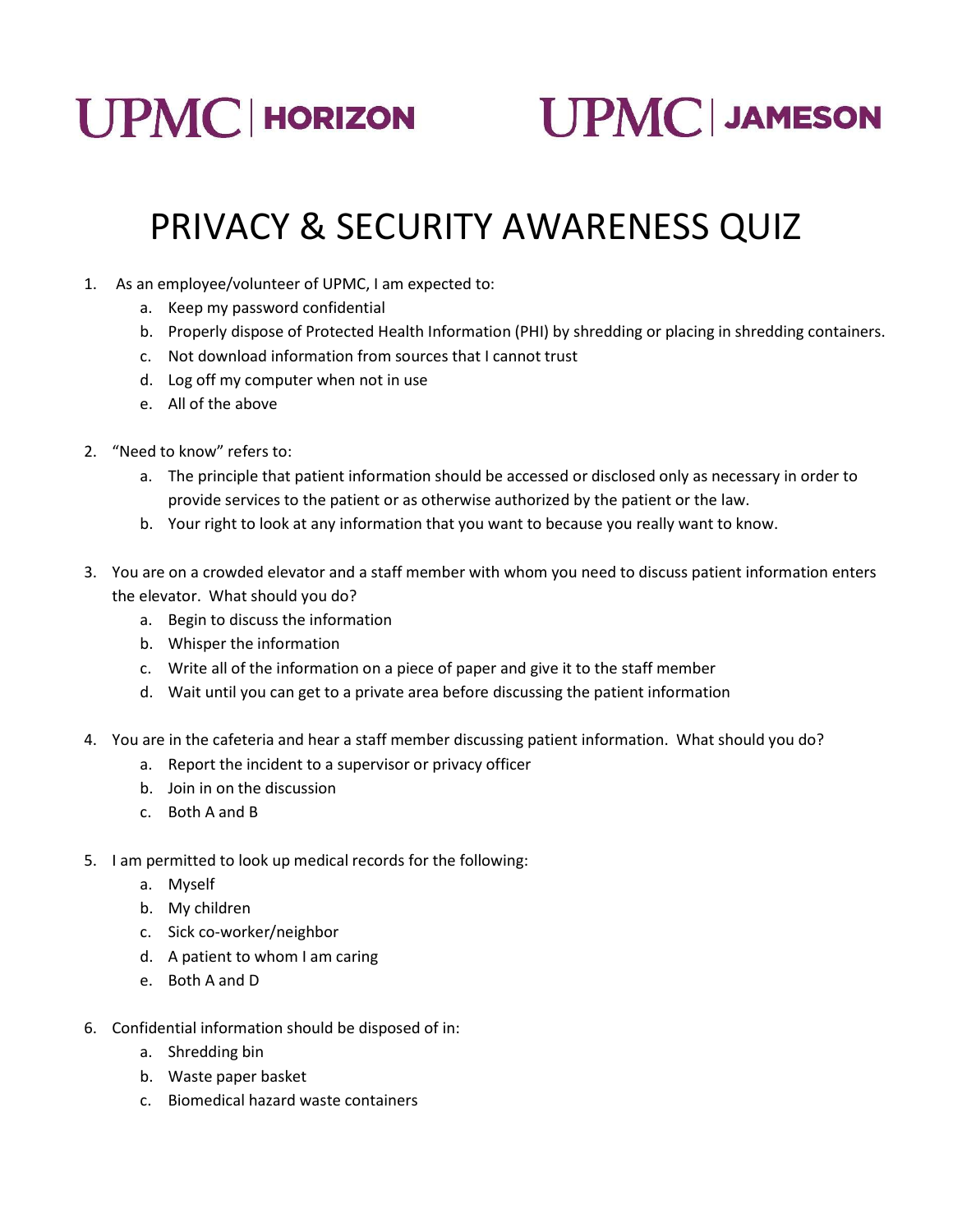- 7. You receive a call from a reporter who works at a newspaper or television station. The reporter asks about the medical status of a famous patient. What should you do?
	- a. Advise the reporter to contact your facility's media relations department
	- b. Provide the reporter with information on the patient's status
	- c. Call the police
- 8. If I suspect that my computer password has been stolen, I should:
	- a. Wait for a while to see if any information appears to have been stolen
	- b. Immediately change my password and then call the Information Services (ISD) Help Desk to report it stolen
	- c. Do nothing unless the ISD Information Security Group contacts me to tell me that my password has been stolen.
- 9. To report inappropriate use of patient information, you can notify:
	- a. Privacy Officer
	- b. Supervisor
	- c. Privacy Helpline
	- d. All of the above
- 10. You are about to leave on vacation, and your supervisor asks for your password because they will need to log on to the system to perform your responsibilities while you are away. What should you do?
	- a. Give your password to your supervisor
	- b. Do not give your password to your supervisor
- 11. When printing patient information:
	- a. Retrieve information immediately from the printer
	- b. Confirm which printer you are using
	- c. Retrieve confidential information that was sent to the wrong printer
	- d. All of the above
- 12. You receive a subpoena requesting PHI. What should you do?
	- a. Nothing
	- b. Follow the Release of PHI policy and guidelines
	- c. Release what they are asking for
- 13. A patient's request to amend his/her PHI is denied. UPMC must:
	- a. Inform the patient in writing
	- b. Allow the patient to include a statement of disagreement
	- c. Both A and B